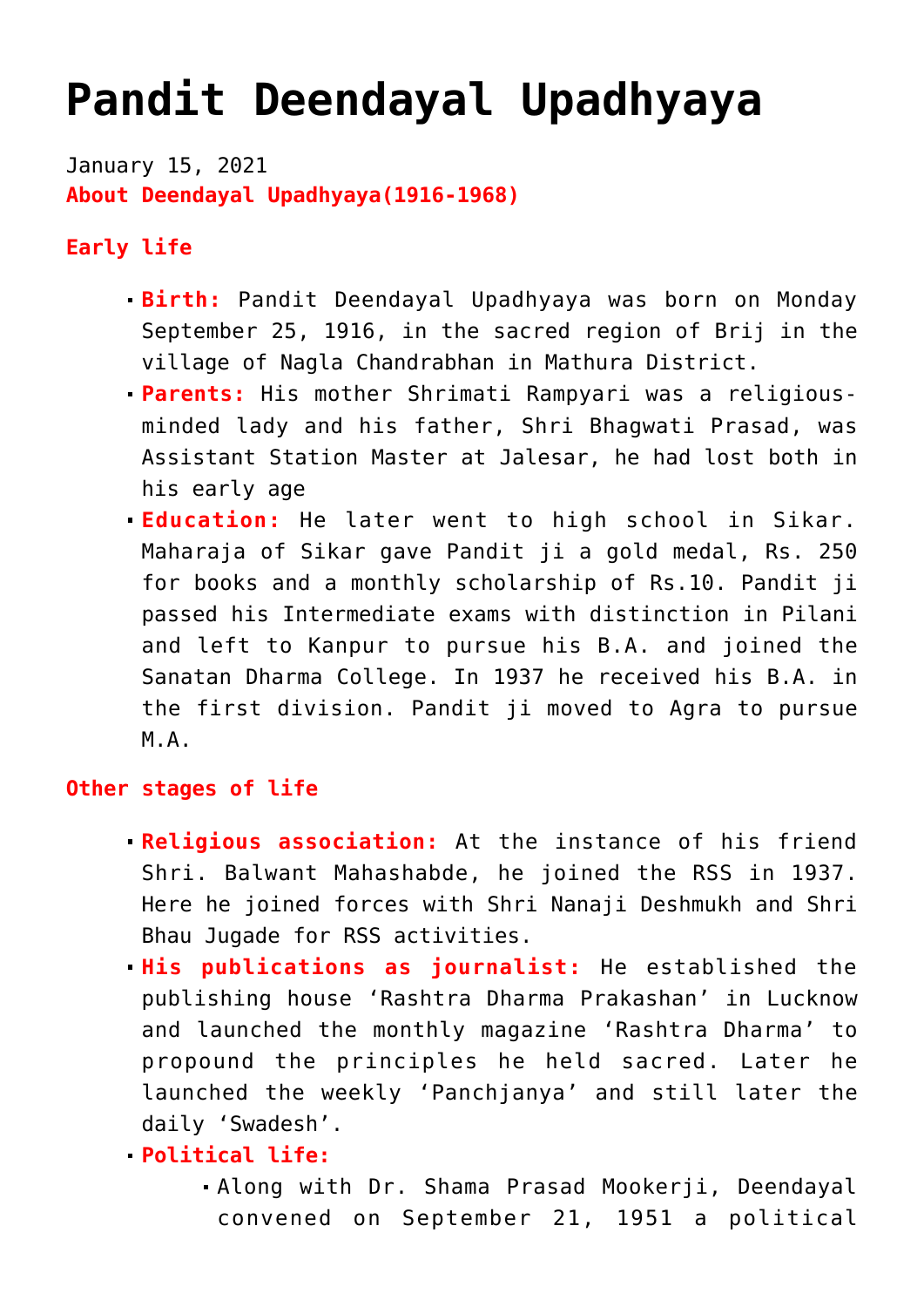convention of UP and founded the state unit of the new party, Bharatiya Jana Sangh.

- Pandit Deendayalji was the moving spirit and Dr. Mookerjee presided over the first all-India convention held on October 21, 1951.
- Deendayal Upadhyaya was General Secretary of the Bhartiya Jan Sangh from its first Kanpur session in Dec. 1951 to its 14th Cabinet session in Dec.
- He also became president of the party in1968
- **Death:** On the dark night of February 11, 1968, Deendayalji was fiendishly pushed into the jaws of sudden death and was found dead on at Mugal Sarai Railway yard.

## **Contributions**

### **His literary works**

- Samrat Chandragupta (1946)
- Jagatguru Sankaracharya (1947)
- Akhand Bharat Kyon? (1952)
- Bharatiya Arthniti: Vikas Ki Disha (1958)
- The Two Plans: Promises, Performances, Prospects (1958)
- Rashtra Jivan Ki Samasyayen (1960)
- Devaluation: A Great Fall (1966)
- Political Diary (1968)
- Rashtra Chintan
- Integral Humanism
- Rashtra Jivan Ki Disha

### I**ntegral humanism**

- It was a set of concepts drafted by Deendayal Upadhyaya as a political program and adopted in 1965 as the official doctrine of the Jan Sangh and later BJP Upadhyaya borrowed the Gandhian principles such as
	- sarvodaya (progress of all), swadeshi (domestic), and Gram Swaraj (village self rule) and these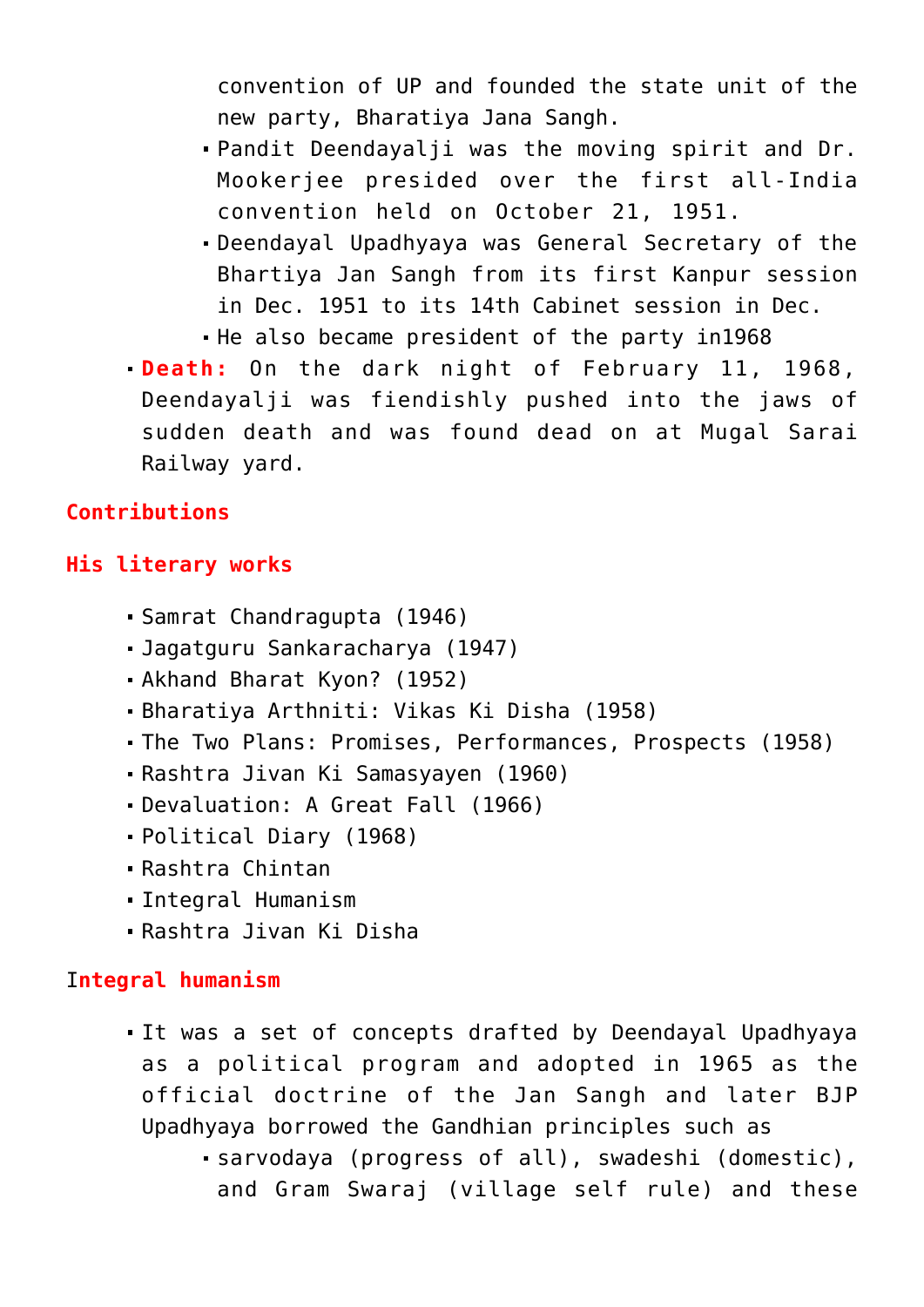principles were appropriated selectively to give more importance to cultural-national values.

- These values were based on an individual's undisputed subservience to nation as a corporate entity.
- Upadhyaya considered that it was of utmost importance for India to develop an indigenous economic model with the human being at center stage.
- This approach made this concept different from Socialism and Capitalism.
- Integral Humanism was adopted as Jan Sangh's political doctrine and its new openness to other opposition forces made it possible for the Hindu nationalist movement to have an alliance in the early 1970s with the prominent Gandhian Sarvodaya movement going on under the leadership of J. P. Narayan.
- This was considered as the first major public breakthrough for the Hindu nationalist movement

#### **Philosophy of Integral Humanism :**

- **According to Pandit Deendayal Upadhyaya, the primary concern in India should be to develop an indigenous development model that has human beings as its core focus**
- It is opposed to both western capitalist individualism and Marxist socialism, though welcoming to western science.
- It seeks a middle ground between capitalism and socialism, evaluating both systems on their respective merits, while being critical of their excesses and alienness

#### **Indianization of Democracy**

Deendayal Upadhyaya wanted to base India's independence on its culture. He was, therefore, not prepared to accept any widely-accepted notion in this regard